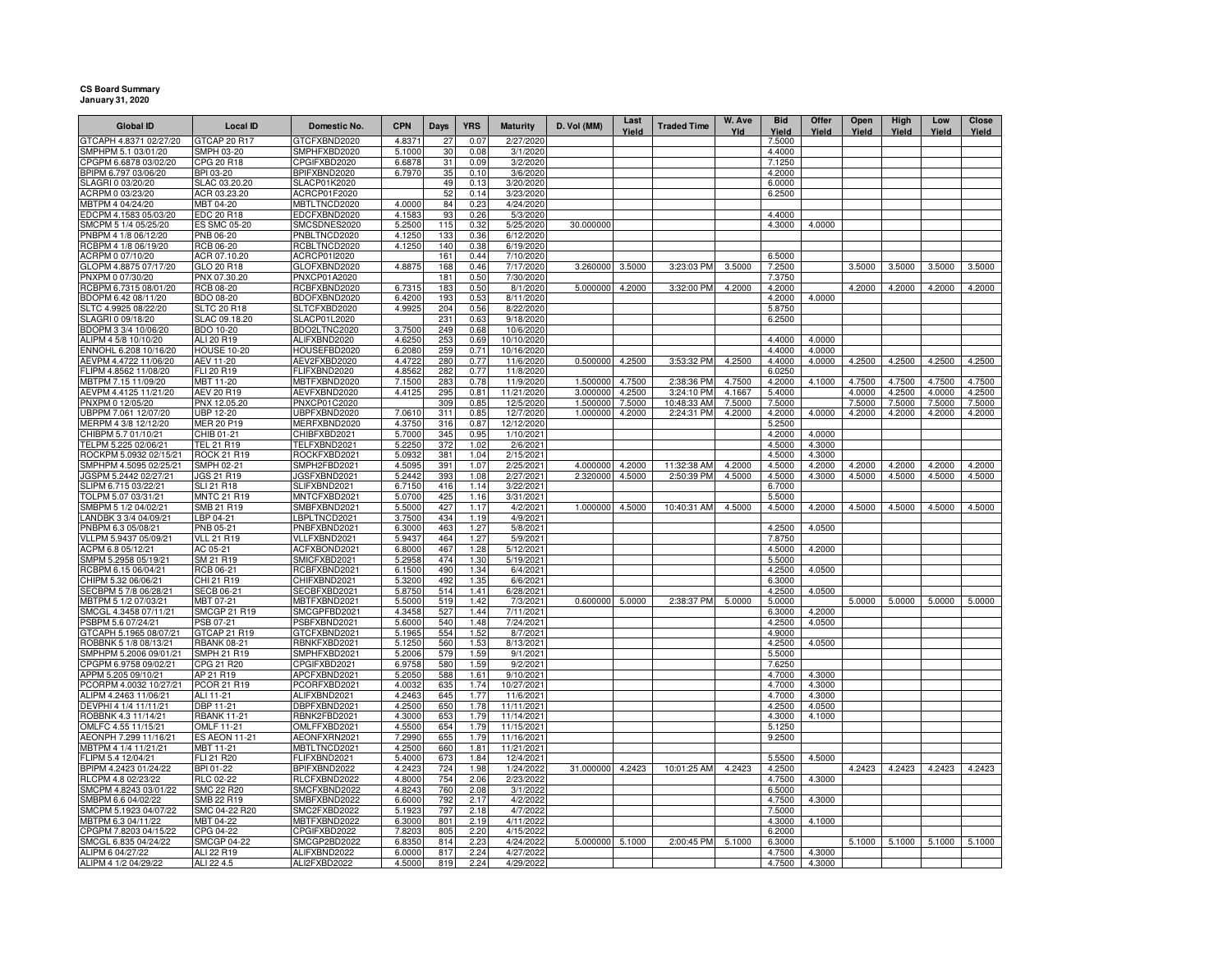| <b>Global ID</b>                                | <b>Local ID</b>                    | Domestic No.                 | <b>CPN</b>       | Days         | <b>YRS</b>   | <b>Maturity</b>         | D. Vol (MM)     | Last<br>Yield | <b>Traded Time</b> | W. Ave<br>Yld | <b>Bid</b><br>Yield | Offer<br>Yield | Open<br>Yield | High<br>Yield | Low<br>Yield | Close<br>Yield |
|-------------------------------------------------|------------------------------------|------------------------------|------------------|--------------|--------------|-------------------------|-----------------|---------------|--------------------|---------------|---------------------|----------------|---------------|---------------|--------------|----------------|
| PSBPM 3 1/2 04/30/22                            | PSB 04-22                          | PSBLTNCD2022                 | 3.5000           | 820          | 2.25         | 4/30/2022               | 5.000000        | 4.1410        | 3:46:18 PM         | 4.1410        |                     |                | 4.1410        | 4.1410        | 4.1410       | 4.1410         |
| SMPHPM 6.2223 05/17/22                          | SMPH 05-22                         | SMPHFXBD2022                 | 6.2223           | 837          | 2.29         | 5/17/2022               |                 |               |                    |               | 4.7500              | 4.3000         |               |               |              |                |
| CHIBPM 3 1/4 05/18/22                           | CHIB 05-22                         | CHIBLTNC2022                 | 3.2500           | 838          | 2.29         | 5/18/2022               |                 |               |                    |               |                     |                |               |               |              |                |
| SLTC 5.5796 05/22/22                            | <b>SLTC 22 R20</b>                 | SLTCFXBD2022                 | 5.5796           | 842          | 2.31         | 5/22/2022               |                 |               |                    |               | 4.7500              | 4.3000         |               |               |              |                |
| UBPPM 6 06/03/22<br>PNBPM 3 1/4 06/06/22        | UBP 06-22<br>PNB 06-22             | UBPFXBND2022<br>PNBLTNCD2022 | 6.0000<br>3.2500 | 854<br>857   | 2.34<br>2.35 | 6/3/2022<br>6/6/2022    |                 |               |                    |               | 4.3000              | 4.1000         |               |               |              |                |
| BPIFAM 4.3 06/16/22                             | <b>BFSB 06-22</b>                  | BFSBFXBD2022                 | 4.3000           | 867          | 2.37         | 6/16/2022               |                 |               |                    |               | 4.3000              | 4.1000         |               |               |              |                |
| ENNOHL 6.131 07/16/22                           | <b>HOUSE 22 R20</b>                | HOUSEFBD2022                 | 6.1310           | 897          | 2.46         | 7/16/2022               |                 |               |                    |               | 7.3750              |                |               |               |              |                |
| SMPM 6.9442 07/16/22                            | SM 22 R19                          | SMICFXBD2022                 | 6.9442           | 897          | 2.46         | 7/16/2022               |                 |               |                    |               | 4.7500              | 4.3000         |               |               |              |                |
| AEVPM 5.0056 08/06/22                           | <b>AEV 22 R20</b>                  | AEVFXBND2022                 | 5.0056           | 918          | 2.51         | 8/6/2022                |                 |               |                    |               | 4.7500              | 4.3000         |               |               |              |                |
| FLIPM 5.3567 08/20/22                           | FLI 22 R20                         | FLIFXBND2022                 | 5.3567           | 932          | 2.55         | 8/20/2022               |                 |               |                    |               | 6.3750              | 4.5000         |               |               |              |                |
| EWPM 4 09/21/22                                 | EW 09-22                           | EWBLTNCD2022                 | 4.0000           | 964          | 2.64         | 9/21/2022               |                 |               |                    |               |                     |                |               |               |              |                |
| PNBPM 3 3/4 10/27/22                            | PNB 10-22<br>AUB 11-22             | PNB2LTNC2022<br>AUBFXBND2022 | 3.7500<br>4.6250 | 1000<br>1011 | 2.74<br>2.77 | 10/27/2022<br>11/7/2022 |                 |               |                    |               | 4.4000              | 4.1500         |               |               |              |                |
| AUBPM 4 5/8 11/07/22<br>RCBPM 4.426 11/13/22    | <b>RCB 11-22</b>                   | RCBFXBND2022                 | 4.4260           | 1017         | 2.78         | 11/13/2022              | 0.100000        | 4.4000        | 3:39:26 PM         | 4.4000        | 4.4000              | 4.1500         | 4.4000        | 4.4000        | 4.4000       | 4.4000         |
| CHIBPM 3.65 12/02/22                            | CHIB 12-22                         | CHIB2LTN2022                 | 3.6500           | 1036         | 2.84         | 12/2/2022               |                 |               |                    |               |                     |                |               |               |              |                |
| ROBBNK 4 1/8 12/16/22                           | <b>RBANK 12-22</b>                 | RBANKLTN2022                 | 4.1250           | 1050         | 2.88         | 12/16/2022              |                 |               |                    |               |                     |                |               |               |              |                |
| SMCGL 5 3/8 12/22/22                            | <b>SMCGP 22 R20</b>                | SMCGPFBD2022                 | 5.3750           | 1056         | 2.89         | 12/22/2022              |                 |               |                    |               | 6.8250              |                |               |               |              |                |
| LIPM 5.0496 01/07/23                            | CPI 01-23 R20                      | CPIFXBND2023                 | 5.0496           | 1072         | 2.94         | 1/7/2023                | 60.000000       | 5.2500        | 3:36:33 PM         | 5.2500        | 5.6500              |                | 5.2500        | 5.2500        | 5.2500       | 5.2500         |
| RCBPM 3 3/4 02/11/23                            | RCB 02-23                          | RCBLTNCD2023                 | 3.7500           | 1107         | 3.03         | 2/11/2023               |                 |               |                    |               |                     |                |               |               |              |                |
| BDOPM 3 5/8 02/18/23                            | BDO 02-23                          | BDOLTNCD2023                 | 3.6250           | 1114         | 3.05         | 2/18/2023               |                 |               |                    |               |                     |                |               |               |              |                |
| GTCAPH 5.0937 02/27/23<br>SMPHPM 5.663 03/01/23 | GTCAP 23 R20<br>SMPH 23 R21        | GTCFXBND2023<br>SMPHFXBD2023 | 5.0937<br>5.6630 | 1123<br>1125 | 3.08<br>3.08 | 2/27/2023<br>3/1/2023   |                 |               |                    |               | 7.7500<br>6.0000    |                |               |               |              |                |
| SMCPM 6 1/4 03/19/23                            | SMC 23 R21                         | SMCFXBND2023                 | 6.2500           | 1143         | 3.13         | 3/19/2023               |                 |               |                    |               | 4.9000              | 4.4000         |               |               |              |                |
| MBTPM 4 1/2 04/24/23                            | MBT 04-23                          | MBTFXBND2023                 | 4.5000           | 1179         | 3.23         | 4/24/2023               |                 |               |                    |               | 4.5000              | 4.2500         |               |               |              |                |
| PNBPM 3 7/8 04/26/23                            | PNB 04-23                          | PNBLTNCD2023                 | 3.8750           | 1181         | 3.23         | 4/26/2023               |                 |               |                    |               |                     |                |               |               |              |                |
| DCPM 4.7312 05/03/23                            | EDC 23 R19                         | EDCFXBND2023                 | 4.7312           | 1188         | 3.25         | 5/3/2023                |                 |               |                    |               | 4.9000              |                |               |               |              |                |
| ECBPM 3 7/8 05/08/23                            | <b>SECB 05-23</b>                  | SECBLTNC2023                 | 3.8750           | 1193         | 3.27         | 5/8/2023                |                 |               |                    |               |                     |                |               |               |              |                |
| BPIPM 3 3/4 05/24/23                            | BPI 05-23                          | BPILTNCD2023                 | 3.7500           | 1209         | 3.31         | 5/24/2023               |                 |               |                    |               |                     |                |               |               |              |                |
| ACPM 3.92 07/07/23                              | AC 23 R22                          | ACFXBOND2023                 | 3.9200           | 125          | 3.43         | 7/7/2023                |                 |               |                    |               | 5.7500              |                |               |               |              |                |
| SMCGL 4.7575 07/11/23                           | <b>SMCGP 23 R21</b>                | SMCGPFBD2023                 | 4.757            | 125          | 3.44         | 7/11/2023               |                 |               |                    |               | 6.7000              |                |               |               |              |                |
| GLOPM 5.2792 07/17/23<br>SMCGL 6 3/4 08/17/23   | GLO 23 R20<br>SMCGP 08-23 R21      | GLOFXBND2023<br>SMCGP2BD2023 | 5.2792<br>6.7500 | 1263<br>1294 | 3.46<br>3.54 | 7/17/2023<br>8/17/2023  | 4.250000        | 7.5000        | 3:28:38 PM         | 6.5162        | 4.9000<br>7.5750    |                | 7.5750        | 7.5750        | 5.4000       | 7.5000         |
| UBPPM 4 3/8 08/21/23                            | UBP 08-23                          | UBPLTNCD2023                 | 4.3750           | 1298         | 3.55         | 8/21/2023               |                 |               |                    |               |                     |                |               |               |              |                |
| MBTPM 3 1/2 09/19/23                            | MBT 09-23                          | MBTLTNCD2023                 | 3.5000           | 132          | 3.63         | 9/19/2023               |                 |               |                    |               |                     |                |               |               |              |                |
| ALIPM 7.0239 10/05/23                           | ALI 23 R21                         | ALI2FXBD2023                 | 7.0239           | 1343         | 3.68         | 10/5/2023               |                 |               |                    |               | 6.0000              |                |               |               |              |                |
| ALIPM 3.8915 10/07/23                           | ALI 23 R22                         | ALIFXBND2023                 | 3.8915           | 1345         | 3.68         | 10/7/2023               |                 |               |                    |               | 5.6250              |                |               |               |              |                |
| PCORPM 4.5219 10/27/23                          | PCOR 23 R21                        | PCORFXBD2023                 | 4.5219           | 1365         | 3.74         | 10/27/2023              |                 |               |                    |               | 7.6250              |                |               |               |              |                |
| SECBPM 4 1/2 11/02/23                           | <b>SECB 11-23</b>                  | SECB2LTN2023                 | 4.5000           | 1371         | 3.75         | 11/2/2023               |                 |               |                    |               |                     |                |               |               |              |                |
| BDOPM 4 3/8 11/07/23                            | <b>BDO 11-23</b>                   | BDO2LTNC2023                 | 4.3750           | 1376         | 3.77         | 11/7/2023               |                 |               |                    |               |                     |                |               |               |              |                |
| FLIPM 5.4333 11/08/23<br>AEONPH 7.695 11/16/23  | FLI 23 R20<br><b>ES AEON 11-23</b> | FLIFXBND2023<br>AEONFXRN2023 | 5.4333<br>7.6950 | 1377<br>1385 | 3.77<br>3.79 | 11/8/2023<br>11/16/2023 |                 |               |                    |               | 5.5500<br>9.5000    |                |               |               |              |                |
| AEVPM 4.6188 11/21/23                           | AEV 23 R20                         | AEVFXBND2023                 | 4.6188           | 1390         | 3.81         | 11/21/2023              |                 |               |                    |               | 6.2500              |                |               |               |              |                |
| EWPM 4 5/8 12/07/23                             | EW 12-23                           | EWBLTNCD2023                 | 4.6250           | 1406         | 3.85         | 12/7/2023               |                 |               |                    |               |                     |                |               |               |              |                |
| SMPM 5.159 12/09/23                             | SM 23 R21                          | SMICFXBD2023                 | 5.1590           | 1408         | 3.86         | 12/9/2023               | 0.050000 4.9000 |               | 2:54:37 PM         | 4.9000        | 4.9000              | 4.4000         | 4.9000        | 4.9000        | 4.9000       | 4.9000         |
| VLLPM 8 12/21/23                                | <b>VLL 23 R21</b>                  | VLLFXBND2023                 | 8.0000           | 1420         | 3.89         | 12/21/2023              |                 |               |                    |               | 6.9250              |                |               |               |              |                |
| CHIBPM 4.55 01/12/24                            | CHIB 01-24                         | CHIBLTNC2024                 | 4.5500           | 1442         | 3.95         | 1/12/2024               |                 |               |                    |               |                     |                |               |               |              |                |
| ROBBNK 4 7/8 01/16/24                           | <b>RBANK 01-24</b>                 | RBANKLTN2024                 | 4.8750           | 1446         | 3.96         | 1/16/2024               |                 |               |                    |               |                     |                |               |               |              |                |
| FDCPM 6.1458 01/24/24                           | FDC 24 R21                         | FDCFXBND2024<br>APCFXBND2024 | 6.1458<br>7.5095 | 1454<br>1455 | 3.98<br>3.98 | 1/24/2024               |                 |               |                    |               | 6.2500              |                |               |               |              |                |
| APPM 7.5095 01/25/24<br>ALIPM 5 01/30/24        | AP 24 R22<br>ALI 24 R20            | ALIFXBND2024                 | 5.0000           | 1460         | 4.00         | 1/25/2024<br>1/30/2024  |                 |               |                    |               | 5.9000<br>4.9000    | 4.4000         |               |               |              |                |
| TELPM 5.2813 02/06/24                           | <b>TEL 24 R21</b>                  | TELFXBND2024                 | 5.2813           | 1467         | 4.02         | 2/6/2024                |                 |               |                    |               | 6.5000              |                |               |               |              |                |
| PSBPM 5 02/09/24                                | PSB 02-24                          | PSBLTNCD2024                 | 5.0000           | 1470         | 4.03         | 2/9/2024                |                 |               |                    |               |                     |                |               |               |              |                |
| JGSPM 5.3 02/27/24                              | <b>JGS 24 R20</b>                  | JGSFXBND2024                 | 5.3000           | 1488         | 4.07         | 2/27/2024               |                 |               |                    |               | 6.7500              |                |               |               |              |                |
| SMCPM 5.284 03/01/24                            | <b>SMC 24 R22</b>                  | SMCFXBND2024                 | 5.2840           | 1491         | 4.08         | 3/1/2024                |                 |               |                    |               | 6.7500              |                |               |               |              |                |
| STIEPM 5.8085 03/23/24                          | STIESG 24 R22                      | STIGFXBD2024                 | 5.808            | 1513         | 4.14         | 3/23/2024               |                 |               |                    |               | 6.8000              |                |               |               |              |                |
| MEGPM 5.3535 03/28/24<br>RCBPM 5 1/2 03/28/24   | <b>MEG 24 R22</b><br>RCB 03-24     | MEGFXBND2024<br>RCBLTNCD2024 | 5.353<br>5.500   | 1518<br>1518 | 4.16<br>4.16 | 3/28/2024<br>3/28/2024  |                 |               |                    |               | 6.5000              |                |               |               |              |                |
| TOLPM 5 1/2 03/31/24                            | <b>MNTC 24 R21</b>                 | MNTCFXBD2024                 | 5.500            | 152          | 4.16         | 3/31/2024               |                 |               |                    |               | 7.1000              |                |               |               |              |                |
| SMBPM 6 04/02/24                                | SMB 24 R21                         | SMBFXBND2024                 | 6.0000           | 152          | 4.17         | 4/2/2024                |                 |               |                    |               | 8.1250              |                |               |               |              |                |
| MBTPM 5 3/8 04/04/24                            | MBT 04-24                          | MBT2LTNC2024                 | 5.3750           | 1525         | 4.18         | 4/4/2024                |                 |               |                    |               |                     |                |               |               |              |                |
| PBC 5 5/8 04/08/24                              | <b>PBCOM 04-24</b>                 | PBCOMLTN2024                 | 5.6250           | 1529         | 4.19         | 4/8/2024                |                 |               |                    |               |                     |                |               |               |              |                |
| PCORPM 7.8183 04/19/24                          | <b>PCOR 24 R22</b>                 | PCORFXBD2024                 | 7.8183           | 1540         | 4.22         | 4/19/2024               | 0.250000        | 5.9000        | 2:54:01 PM         | 5.9000        | 8.5000              |                | 5.9000        | 5.9000        | 5.9000       | 5.9000         |
| SMCGL 7.1783 04/24/24                           | SMCGP 04-24 R22                    | SMCGP2BD2024                 | 7.1783           | 1545         | 4.23         | 4/24/2024               |                 |               |                    |               | 5.8500              |                |               |               |              |                |
| SMPHPM 5.1683 05/18/24                          | SMPH 05-24 R22                     | SMPH2FBD2024                 | 5.1683           | 1569         | 4.30         | 5/18/2024               |                 |               |                    |               | 5.0000              |                |               |               |              |                |
| SMPM 5.6125 05/19/24<br>AEVPM 6.0157 06/18/24   | SM 24 R21                          | SMICFXBD2024<br>AEVFXBND2024 | 5.6125           | 1570         | 4.3C         | 5/19/2024               |                 |               |                    |               | 5.6500              |                |               |               |              |                |
| MBTPM 3 7/8 07/20/24                            | <b>AEV 24 R23</b><br>MBT 07-24     | MBTLTNCD2024                 | 6.0157<br>3.8750 | 1600<br>1632 | 4.38<br>4.47 | 6/18/2024<br>7/20/2024  | 6.000000        | 4.3740        | 3:49:09 PM         | 4.3740        | 5.6500              |                | 4.3740        | 4.3740        | 4.3740       | 4.3740         |
| FPM 6.0952 07/21/24                             | DD 24 R22                          | DDFXBOND2024                 | 6.0952           | 1633         | 4.47         | 7/21/2024               | 0.150000        | 8.0000        | 3:09:12 PM         | 8.0000        | 8.0000              |                | 8.0000        | 8.0000        | 8.0000       | 8.0000         |
| GTCAPH 5 5/8 08/07/24                           | GTCAP 24 R21                       | GTCFXBND2024                 | 5.6250           | 1650         | 4.52         | 8/7/2024                |                 |               |                    |               | 8.8750              |                |               |               |              |                |
| VLLPM 5.7512 08/08/24                           | <b>VLL 24 R23</b>                  | VLLFXBND2024                 | 5.7512           | 1651         | 4.52         | 8/8/2024                |                 |               |                    |               | 7.1250              |                |               |               |              |                |
| PNBPM 5 3/4 08/27/24                            | PNB 08-24                          | PNBLTNCD2024                 | 5.750            | 1670         | 4.57         | 8/27/2024               |                 |               |                    |               |                     |                |               |               |              |                |
| SMPHPM 5.7417 09/01/24                          | <b>SMPH 24 R21</b>                 | SMPHFXBD2024                 | 5.7417           | 1675         | 4.59         | 9/1/2024                |                 |               |                    |               | 6.0500              |                |               |               |              |                |